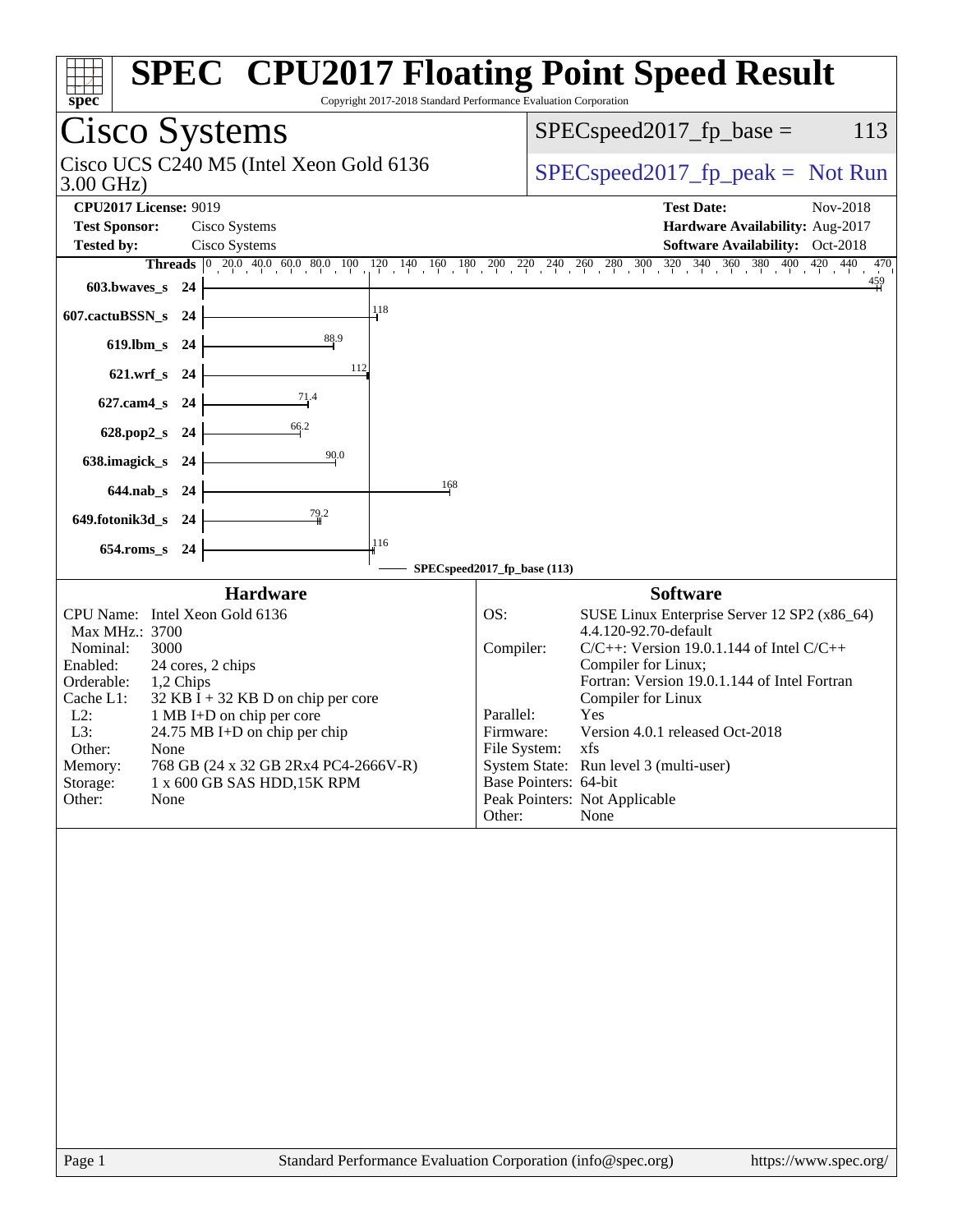

Copyright 2017-2018 Standard Performance Evaluation Corporation

## Cisco Systems

3.00 GHz) Cisco UCS C240 M5 (Intel Xeon Gold 6136  $\vert$  [SPECspeed2017\\_fp\\_peak =](http://www.spec.org/auto/cpu2017/Docs/result-fields.html#SPECspeed2017fppeak) Not Run

 $SPEC speed2017_fp\_base = 113$ 

**[CPU2017 License:](http://www.spec.org/auto/cpu2017/Docs/result-fields.html#CPU2017License)** 9019 **[Test Date:](http://www.spec.org/auto/cpu2017/Docs/result-fields.html#TestDate)** Nov-2018 **[Test Sponsor:](http://www.spec.org/auto/cpu2017/Docs/result-fields.html#TestSponsor)** Cisco Systems **[Hardware Availability:](http://www.spec.org/auto/cpu2017/Docs/result-fields.html#HardwareAvailability)** Aug-2017 **[Tested by:](http://www.spec.org/auto/cpu2017/Docs/result-fields.html#Testedby)** Cisco Systems **Cisco Systems [Software Availability:](http://www.spec.org/auto/cpu2017/Docs/result-fields.html#SoftwareAvailability)** Oct-2018

#### **[Results Table](http://www.spec.org/auto/cpu2017/Docs/result-fields.html#ResultsTable)**

|                            | <b>Base</b>    |                |                |                |            | <b>Peak</b>    |            |                |                |              |                |              |                |              |
|----------------------------|----------------|----------------|----------------|----------------|------------|----------------|------------|----------------|----------------|--------------|----------------|--------------|----------------|--------------|
| <b>Benchmark</b>           | <b>Threads</b> | <b>Seconds</b> | Ratio          | <b>Seconds</b> | Ratio      | <b>Seconds</b> | Ratio      | <b>Threads</b> | <b>Seconds</b> | <b>Ratio</b> | <b>Seconds</b> | <b>Ratio</b> | <b>Seconds</b> | <b>Ratio</b> |
| 603.bwayes s               | 24             | 129            | 459            | 128            | 462        | 129            | <u>459</u> |                |                |              |                |              |                |              |
| 607.cactuBSSN s            | 24             | 141            | 119            | 141            | <b>118</b> | 141            | 118        |                |                |              |                |              |                |              |
| $619.$ lbm_s               | 24             | 58.9           | 89.0           | 59.1           | 88.7       | 58.9           | 88.9       |                |                |              |                |              |                |              |
| $621.wrf$ s                | 24             | 118            | 112            | 118            | 112        | 118            | <u>112</u> |                |                |              |                |              |                |              |
| $627$ .cam $4 \text{ s}$   | 24             | 124            | 71.5           | 124            | 71.4       | 124            | 71.3       |                |                |              |                |              |                |              |
| $628.pop2_s$               | 24             | <u>179</u>     | 66.2           | 179            | 66.3       | 180            | 66.1       |                |                |              |                |              |                |              |
| 638.imagick_s              | 24             | <b>160</b>     | 90.0           | 160            | 90.0       | 160            | 90.0       |                |                |              |                |              |                |              |
| $644$ .nab s               | 24             | 104            | 168            | 104            | 168        | 104            | 168        |                |                |              |                |              |                |              |
| 649.fotonik3d s            | 24             | 114            | 80.1           | <b>115</b>     | 79.2       | 117            | 78.0       |                |                |              |                |              |                |              |
| $654$ .roms s              | 24             | 137            | 115            | 135            | 116        | 136            | <u>116</u> |                |                |              |                |              |                |              |
| $SPEC speed2017$ fp base = |                |                | 113            |                |            |                |            |                |                |              |                |              |                |              |
| $SPECspeed2017_fp\_peak =$ |                |                | <b>Not Run</b> |                |            |                |            |                |                |              |                |              |                |              |

Results appear in the [order in which they were run.](http://www.spec.org/auto/cpu2017/Docs/result-fields.html#RunOrder) Bold underlined text [indicates a median measurement](http://www.spec.org/auto/cpu2017/Docs/result-fields.html#Median).

#### **[Operating System Notes](http://www.spec.org/auto/cpu2017/Docs/result-fields.html#OperatingSystemNotes)**

Stack size set to unlimited using "ulimit -s unlimited"

#### **[General Notes](http://www.spec.org/auto/cpu2017/Docs/result-fields.html#GeneralNotes)**

Environment variables set by runcpu before the start of the run: KMP\_AFFINITY = "granularity=fine,compact" LD\_LIBRARY\_PATH = "/home/cpu2017/lib/ia32:/home/cpu2017/lib/intel64" OMP\_STACKSIZE = "192M"

 Binaries compiled on a system with 1x Intel Core i7-4790 CPU + 32GB RAM memory using Redhat Enterprise Linux 7.4 Transparent Huge Pages enabled by default Prior to runcpu invocation Filesystem page cache synced and cleared with: sync; echo 3> /proc/sys/vm/drop\_caches Yes: The test sponsor attests, as of date of publication, that CVE-2017-5754 (Meltdown) is mitigated in the system as tested and documented. Yes: The test sponsor attests, as of date of publication, that CVE-2017-5753 (Spectre variant 1) is mitigated in the system as tested and documented. Yes: The test sponsor attests, as of date of publication, that CVE-2017-5715 (Spectre variant 2) is mitigated in the system as tested and documented.

### **[Platform Notes](http://www.spec.org/auto/cpu2017/Docs/result-fields.html#PlatformNotes)**

BIOS Settings: Intel HyperThreading Technology set to Disabled CPU performance set to Enterprise

**(Continued on next page)**

Page 2 Standard Performance Evaluation Corporation [\(info@spec.org\)](mailto:info@spec.org) <https://www.spec.org/>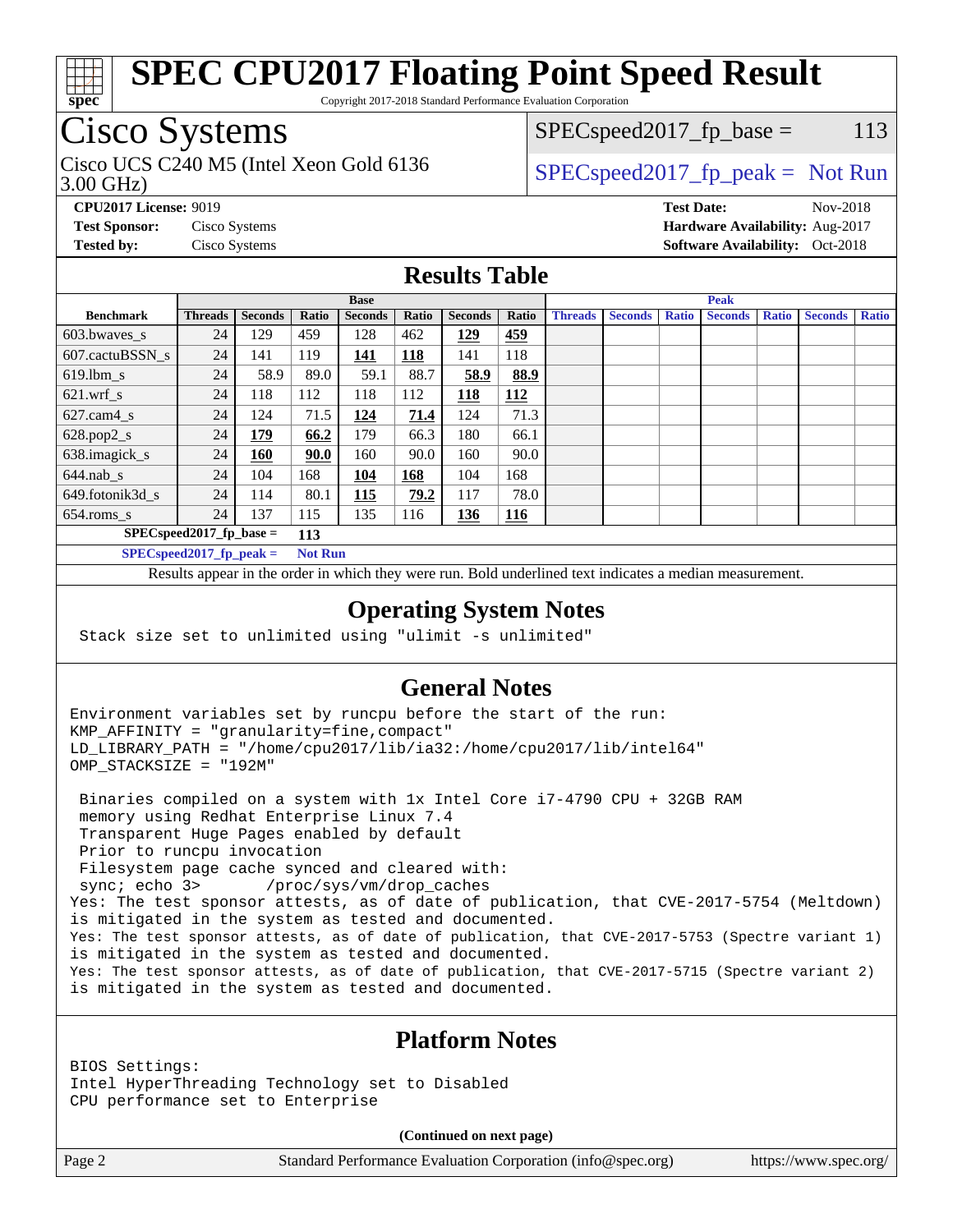

Copyright 2017-2018 Standard Performance Evaluation Corporation

# Cisco Systems

3.00 GHz) Cisco UCS C240 M5 (Intel Xeon Gold 6136  $\vert$  [SPECspeed2017\\_fp\\_peak =](http://www.spec.org/auto/cpu2017/Docs/result-fields.html#SPECspeed2017fppeak) Not Run

 $SPEC speed2017<sub>fp</sub> base = 113$ 

**[Test Sponsor:](http://www.spec.org/auto/cpu2017/Docs/result-fields.html#TestSponsor)** Cisco Systems **[Hardware Availability:](http://www.spec.org/auto/cpu2017/Docs/result-fields.html#HardwareAvailability)** Aug-2017

**[CPU2017 License:](http://www.spec.org/auto/cpu2017/Docs/result-fields.html#CPU2017License)** 9019 **[Test Date:](http://www.spec.org/auto/cpu2017/Docs/result-fields.html#TestDate)** Nov-2018 **[Tested by:](http://www.spec.org/auto/cpu2017/Docs/result-fields.html#Testedby)** Cisco Systems **[Software Availability:](http://www.spec.org/auto/cpu2017/Docs/result-fields.html#SoftwareAvailability)** Oct-2018

#### **[Platform Notes \(Continued\)](http://www.spec.org/auto/cpu2017/Docs/result-fields.html#PlatformNotes)**

Page 3 Standard Performance Evaluation Corporation [\(info@spec.org\)](mailto:info@spec.org) <https://www.spec.org/> Power Performance Tuning set to OS Controls SNC set to Disabled Patrol Scrub set to Disabled Sysinfo program /home/cpu2017/bin/sysinfo Rev: r5797 of 2017-06-14 96c45e4568ad54c135fd618bcc091c0f running on linux-fdny Thu Nov 29 07:17:07 2018 SUT (System Under Test) info as seen by some common utilities. For more information on this section, see <https://www.spec.org/cpu2017/Docs/config.html#sysinfo> From /proc/cpuinfo model name : Intel(R) Xeon(R) Gold 6136 CPU @ 3.00GHz 2 "physical id"s (chips) 24 "processors" cores, siblings (Caution: counting these is hw and system dependent. The following excerpts from /proc/cpuinfo might not be reliable. Use with caution.) cpu cores : 12 siblings : 12 physical 0: cores 0 1 2 3 4 8 9 11 17 18 19 20 physical 1: cores 0 1 2 3 4 9 10 16 18 19 25 26 From lscpu: Architecture: x86\_64 CPU op-mode(s): 32-bit, 64-bit Byte Order: Little Endian  $CPU(s):$  24 On-line CPU(s) list: 0-23 Thread(s) per core: 1 Core(s) per socket: 12 Socket(s): 2 NUMA node(s): 2 Vendor ID: GenuineIntel CPU family: 6 Model: 85 Model name: Intel(R) Xeon(R) Gold 6136 CPU @ 3.00GHz Stepping: 4 CPU MHz: 2904.308 CPU max MHz: 3700.0000 CPU min MHz: 1200.0000 BogoMIPS: 5985.91 Virtualization: VT-x L1d cache: 32K L1i cache: 32K L2 cache: 1024K L3 cache: 25344K NUMA node0 CPU(s): 0-11 **(Continued on next page)**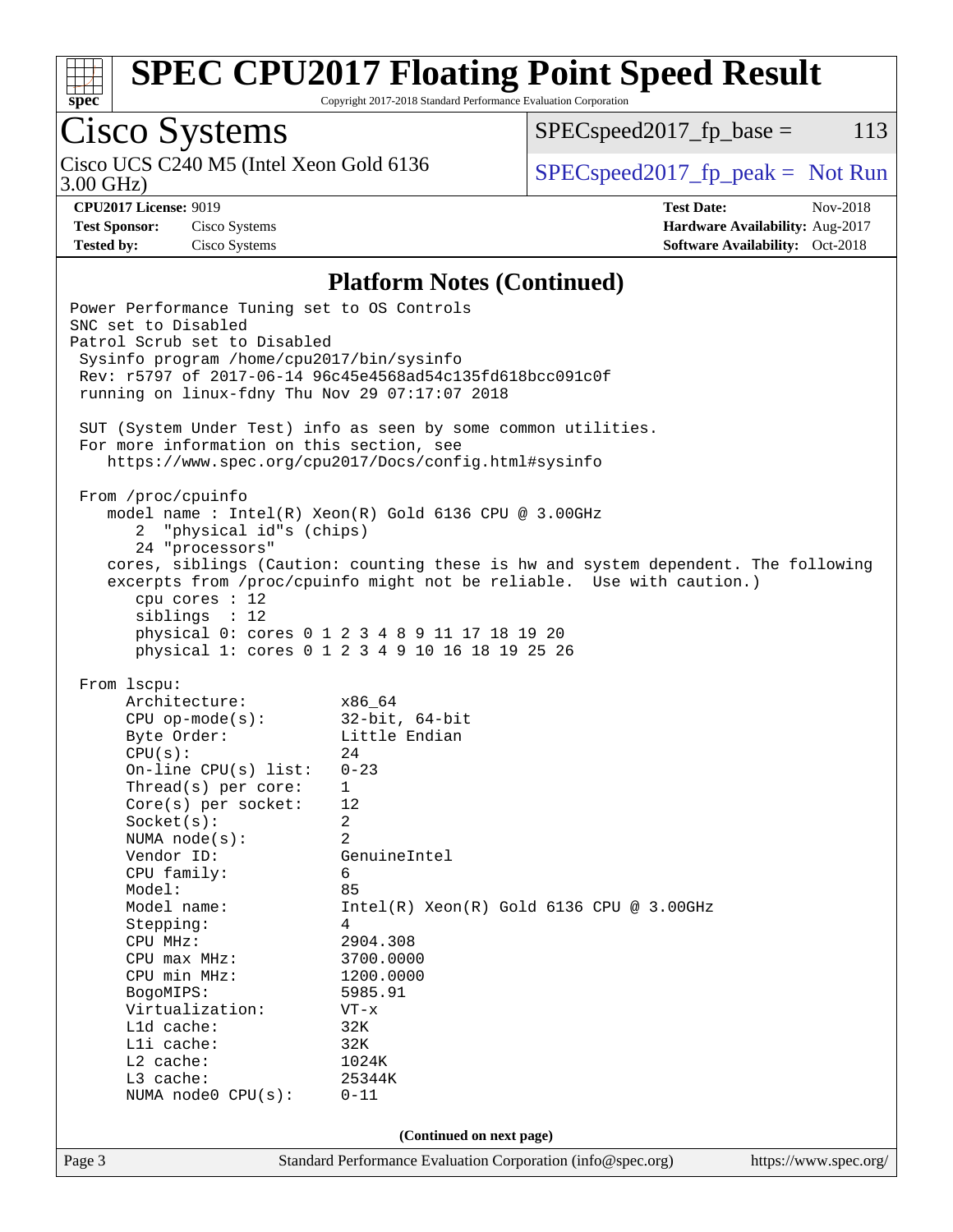

Copyright 2017-2018 Standard Performance Evaluation Corporation

Cisco Systems Cisco UCS C240 M5 (Intel Xeon Gold 6136<br>3.00 GHz)  $SPEC speed2017_fp\_peak = Not Run$  $SPEC speed2017<sub>fp</sub> base = 113$ **[CPU2017 License:](http://www.spec.org/auto/cpu2017/Docs/result-fields.html#CPU2017License)** 9019 **[Test Date:](http://www.spec.org/auto/cpu2017/Docs/result-fields.html#TestDate)** Nov-2018 **[Test Sponsor:](http://www.spec.org/auto/cpu2017/Docs/result-fields.html#TestSponsor)** Cisco Systems **[Hardware Availability:](http://www.spec.org/auto/cpu2017/Docs/result-fields.html#HardwareAvailability)** Aug-2017 **[Tested by:](http://www.spec.org/auto/cpu2017/Docs/result-fields.html#Testedby)** Cisco Systems **[Software Availability:](http://www.spec.org/auto/cpu2017/Docs/result-fields.html#SoftwareAvailability)** Oct-2018 **[Platform Notes \(Continued\)](http://www.spec.org/auto/cpu2017/Docs/result-fields.html#PlatformNotes)** NUMA node1 CPU(s): 12-23 Flags: fpu vme de pse tsc msr pae mce cx8 apic sep mtrr pge mca cmov pat pse36 clflush dts acpi mmx fxsr sse sse2 ss ht tm pbe syscall nx pdpe1gb rdtscp lm constant\_tsc art arch\_perfmon pebs bts rep\_good nopl xtopology nonstop\_tsc aperfmperf eagerfpu pni pclmulqdq dtes64 monitor ds\_cpl vmx smx est tm2 ssse3 sdbg fma cx16 xtpr pdcm pcid dca sse4\_1 sse4\_2 x2apic movbe popcnt tsc\_deadline\_timer aes xsave avx f16c rdrand lahf\_lm abm 3dnowprefetch ida arat epb invpcid\_single pln pts dtherm hwp hwp\_act\_window hwp\_epp hwp\_pkg\_req intel\_pt rsb\_ctxsw spec\_ctrl stibp retpoline kaiser tpr\_shadow vnmi flexpriority ept vpid fsgsbase tsc\_adjust bmi1 hle avx2 smep bmi2 erms invpcid rtm cqm mpx avx512f avx512dq rdseed adx smap clflushopt clwb avx512cd avx512bw avx512vl xsaveopt xsavec xgetbv1 cqm\_llc cqm\_occup\_llc /proc/cpuinfo cache data cache size : 25344 KB From numactl --hardware WARNING: a numactl 'node' might or might not correspond to a physical chip. available: 2 nodes (0-1) node 0 cpus: 0 1 2 3 4 5 6 7 8 9 10 11 node 0 size: 385626 MB node 0 free: 381496 MB node 1 cpus: 12 13 14 15 16 17 18 19 20 21 22 23 node 1 size: 387054 MB node 1 free: 383151 MB node distances: node 0 1 0: 10 21 1: 21 10 From /proc/meminfo MemTotal: 791225660 kB HugePages\_Total: 0 Hugepagesize: 2048 kB From /etc/\*release\* /etc/\*version\* SuSE-release: SUSE Linux Enterprise Server 12 (x86\_64) VERSION = 12 PATCHLEVEL = 2 # This file is deprecated and will be removed in a future service pack or release. # Please check /etc/os-release for details about this release. os-release: NAME="SLES" VERSION="12-SP2" VERSION\_ID="12.2" PRETTY\_NAME="SUSE Linux Enterprise Server 12 SP2" ID="sles" **(Continued on next page)**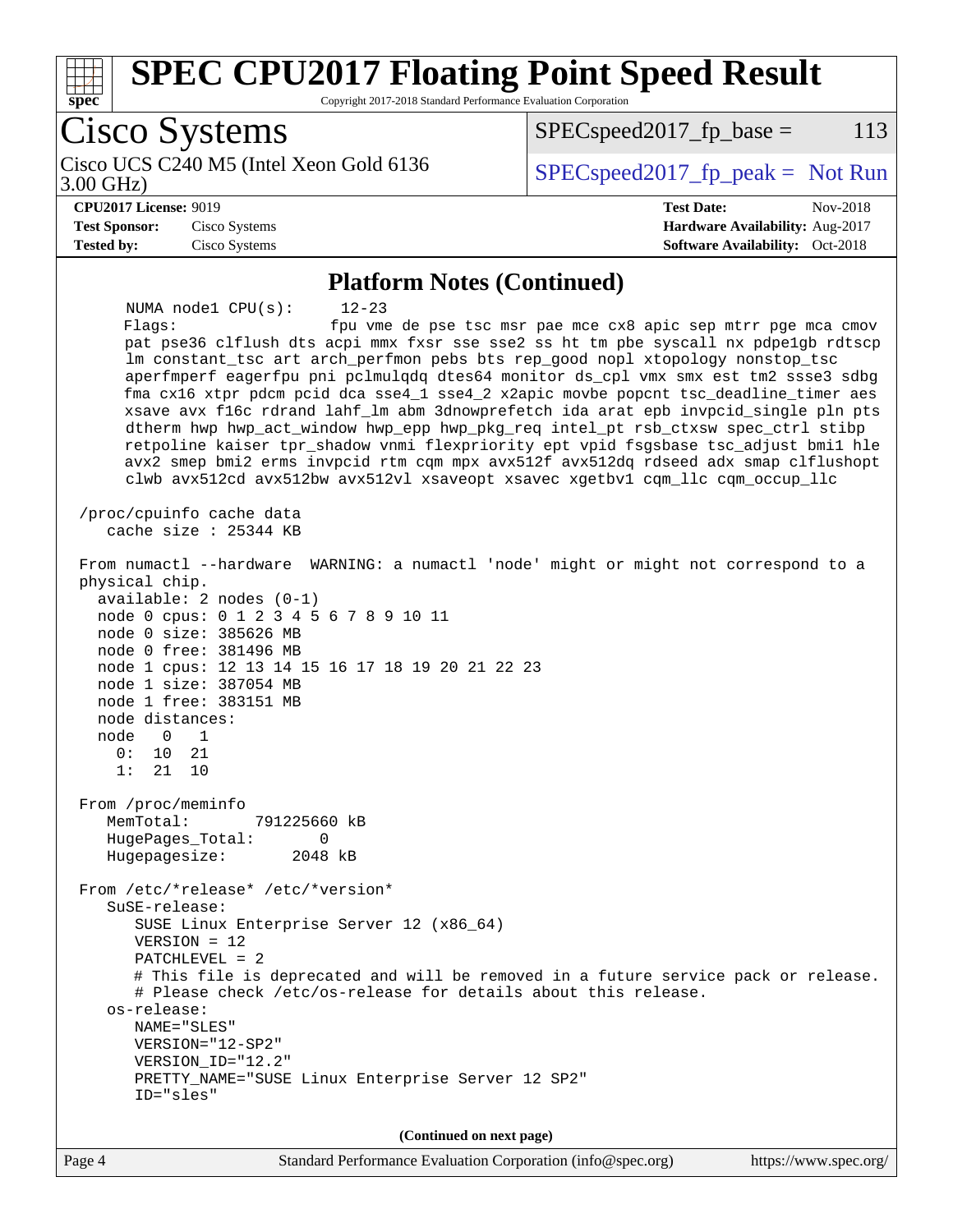

Copyright 2017-2018 Standard Performance Evaluation Corporation

## Cisco Systems

3.00 GHz) Cisco UCS C240 M5 (Intel Xeon Gold 6136  $\vert$  [SPECspeed2017\\_fp\\_peak =](http://www.spec.org/auto/cpu2017/Docs/result-fields.html#SPECspeed2017fppeak) Not Run

 $SPEC speed2017_fp\_base = 113$ 

**[Test Sponsor:](http://www.spec.org/auto/cpu2017/Docs/result-fields.html#TestSponsor)** Cisco Systems **[Hardware Availability:](http://www.spec.org/auto/cpu2017/Docs/result-fields.html#HardwareAvailability)** Aug-2017

**[CPU2017 License:](http://www.spec.org/auto/cpu2017/Docs/result-fields.html#CPU2017License)** 9019 **[Test Date:](http://www.spec.org/auto/cpu2017/Docs/result-fields.html#TestDate)** Nov-2018

**[Tested by:](http://www.spec.org/auto/cpu2017/Docs/result-fields.html#Testedby)** Cisco Systems **[Software Availability:](http://www.spec.org/auto/cpu2017/Docs/result-fields.html#SoftwareAvailability)** Oct-2018

#### **[Platform Notes \(Continued\)](http://www.spec.org/auto/cpu2017/Docs/result-fields.html#PlatformNotes)**

 ANSI\_COLOR="0;32" CPE\_NAME="cpe:/o:suse:sles:12:sp2"

uname -a:

 Linux linux-fdny 4.4.120-92.70-default #1 SMP Wed Mar 14 15:59:43 UTC 2018 (52a83de) x86\_64 x86\_64 x86\_64 GNU/Linux

run-level 3 Nov 29 02:17

 SPEC is set to: /home/cpu2017 Filesystem Type Size Used Avail Use% Mounted on /dev/sda2 xfs 500G 168G 333G 34% /

 Additional information from dmidecode follows. WARNING: Use caution when you interpret this section. The 'dmidecode' program reads system data which is "intended to allow hardware to be accurately determined", but the intent may not be met, as there are frequent changes to hardware, firmware, and the "DMTF SMBIOS" standard. BIOS Cisco Systems, Inc. C240M5.4.0.1.139.1003182220 10/03/2018

 Memory: 24x 0xCE00 M393A4K40CB2-CTD 32 GB 2 rank 2666

(End of data from sysinfo program)

#### **[Compiler Version Notes](http://www.spec.org/auto/cpu2017/Docs/result-fields.html#CompilerVersionNotes)**

| Page 5 | Standard Performance Evaluation Corporation (info@spec.org)<br>https://www.spec.org/                 |                          |  |  |  |
|--------|------------------------------------------------------------------------------------------------------|--------------------------|--|--|--|
|        |                                                                                                      | (Continued on next page) |  |  |  |
| FC     | 603.bwaves $s(base)$ 649.fotonik3d $s(base)$ 654.roms $s(base)$                                      |                          |  |  |  |
|        |                                                                                                      |                          |  |  |  |
|        | ifort (IFORT) 19.0.1.144 20181018<br>Copyright (C) 1985-2018 Intel Corporation. All rights reserved. |                          |  |  |  |
|        | icc (ICC) 19.0.1.144 20181018<br>Copyright (C) 1985-2018 Intel Corporation. All rights reserved.     |                          |  |  |  |
|        | icpc (ICC) 19.0.1.144 20181018<br>Copyright (C) 1985-2018 Intel Corporation. All rights reserved.    |                          |  |  |  |
|        | FC 607.cactuBSSN_s(base)                                                                             |                          |  |  |  |
|        |                                                                                                      |                          |  |  |  |
|        | Copyright (C) 1985-2018 Intel Corporation. All rights reserved.                                      |                          |  |  |  |
|        | icc (ICC) 19.0.1.144 20181018                                                                        |                          |  |  |  |
| CC.    | $619.1$ bm_s(base) $638.imagick_s(base)$ $644.nab_s(base)$                                           |                          |  |  |  |
|        |                                                                                                      |                          |  |  |  |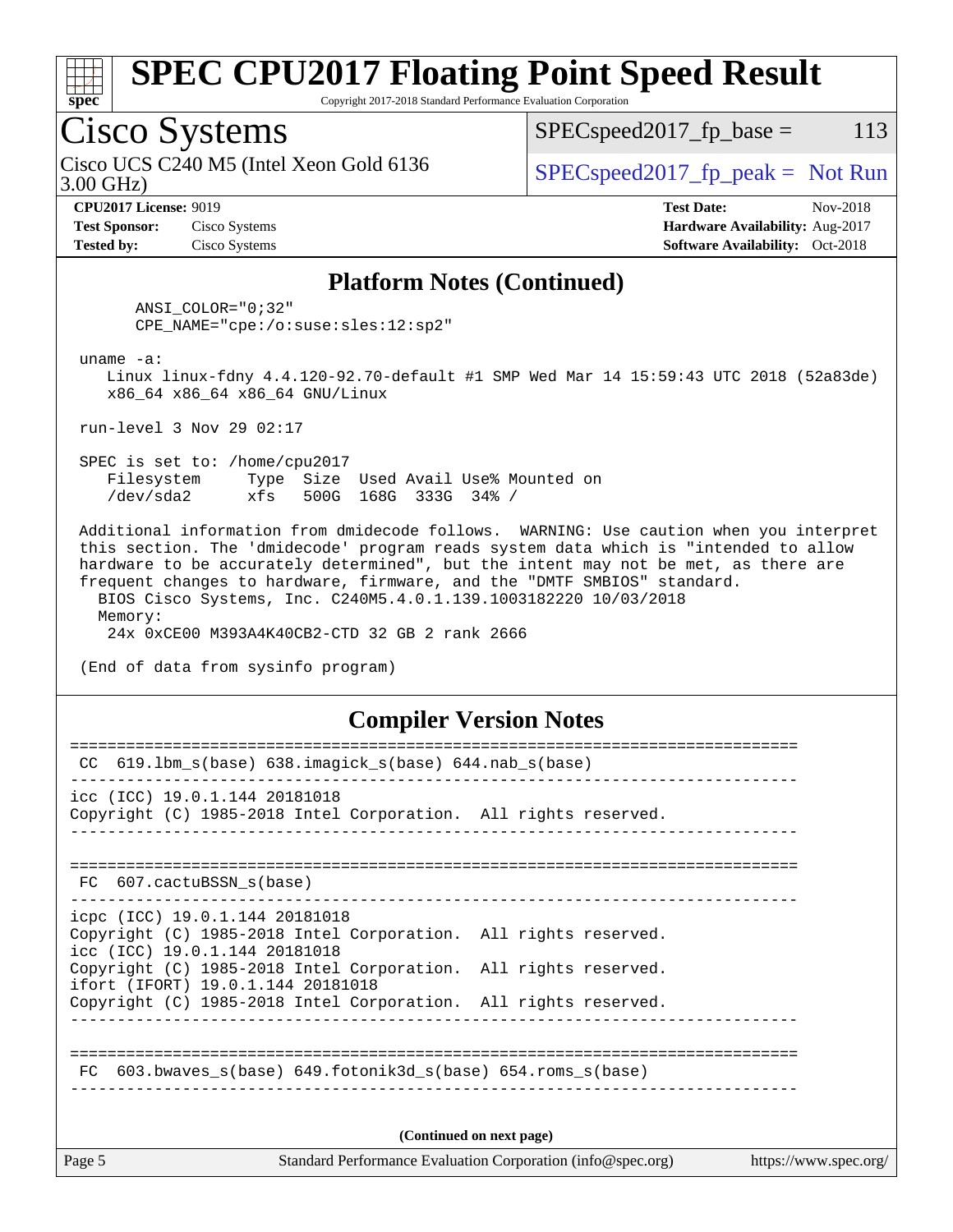

Copyright 2017-2018 Standard Performance Evaluation Corporation

## Cisco Systems

Cisco UCS C240 M5 (Intel Xeon Gold 6136  $\vert$  [SPECspeed2017\\_fp\\_peak =](http://www.spec.org/auto/cpu2017/Docs/result-fields.html#SPECspeed2017fppeak) Not Run

 $SPEC speed2017_fp\_base = 113$ 

3.00 GHz)

**[CPU2017 License:](http://www.spec.org/auto/cpu2017/Docs/result-fields.html#CPU2017License)** 9019 **[Test Date:](http://www.spec.org/auto/cpu2017/Docs/result-fields.html#TestDate)** Nov-2018 **[Test Sponsor:](http://www.spec.org/auto/cpu2017/Docs/result-fields.html#TestSponsor)** Cisco Systems **[Hardware Availability:](http://www.spec.org/auto/cpu2017/Docs/result-fields.html#HardwareAvailability)** Aug-2017 **[Tested by:](http://www.spec.org/auto/cpu2017/Docs/result-fields.html#Testedby)** Cisco Systems **[Software Availability:](http://www.spec.org/auto/cpu2017/Docs/result-fields.html#SoftwareAvailability)** Oct-2018

#### **[Compiler Version Notes \(Continued\)](http://www.spec.org/auto/cpu2017/Docs/result-fields.html#CompilerVersionNotes)**

| ifort (IFORT) 19.0.1.144 20181018<br>Copyright (C) 1985-2018 Intel Corporation. All rights reserved. |  |
|------------------------------------------------------------------------------------------------------|--|
|                                                                                                      |  |
| CC $621.$ wrf $s(base)$ $627.$ cam4 $s(base)$ $628.$ pop2 $s(base)$                                  |  |
| ifort (IFORT) 19.0.1.144 20181018                                                                    |  |
| Copyright (C) 1985-2018 Intel Corporation. All rights reserved.<br>icc (ICC) 19.0.1.144 20181018     |  |
| Copyright (C) 1985-2018 Intel Corporation. All rights reserved.                                      |  |

## **[Base Compiler Invocation](http://www.spec.org/auto/cpu2017/Docs/result-fields.html#BaseCompilerInvocation)**

[C benchmarks](http://www.spec.org/auto/cpu2017/Docs/result-fields.html#Cbenchmarks): [icc -m64 -std=c11](http://www.spec.org/cpu2017/results/res2018q4/cpu2017-20181211-10258.flags.html#user_CCbase_intel_icc_64bit_c11_33ee0cdaae7deeeab2a9725423ba97205ce30f63b9926c2519791662299b76a0318f32ddfffdc46587804de3178b4f9328c46fa7c2b0cd779d7a61945c91cd35)

[Fortran benchmarks](http://www.spec.org/auto/cpu2017/Docs/result-fields.html#Fortranbenchmarks): [ifort -m64](http://www.spec.org/cpu2017/results/res2018q4/cpu2017-20181211-10258.flags.html#user_FCbase_intel_ifort_64bit_24f2bb282fbaeffd6157abe4f878425411749daecae9a33200eee2bee2fe76f3b89351d69a8130dd5949958ce389cf37ff59a95e7a40d588e8d3a57e0c3fd751)

[Benchmarks using both Fortran and C](http://www.spec.org/auto/cpu2017/Docs/result-fields.html#BenchmarksusingbothFortranandC): [ifort -m64](http://www.spec.org/cpu2017/results/res2018q4/cpu2017-20181211-10258.flags.html#user_CC_FCbase_intel_ifort_64bit_24f2bb282fbaeffd6157abe4f878425411749daecae9a33200eee2bee2fe76f3b89351d69a8130dd5949958ce389cf37ff59a95e7a40d588e8d3a57e0c3fd751) [icc -m64 -std=c11](http://www.spec.org/cpu2017/results/res2018q4/cpu2017-20181211-10258.flags.html#user_CC_FCbase_intel_icc_64bit_c11_33ee0cdaae7deeeab2a9725423ba97205ce30f63b9926c2519791662299b76a0318f32ddfffdc46587804de3178b4f9328c46fa7c2b0cd779d7a61945c91cd35)

[Benchmarks using Fortran, C, and C++:](http://www.spec.org/auto/cpu2017/Docs/result-fields.html#BenchmarksusingFortranCandCXX) [icpc -m64](http://www.spec.org/cpu2017/results/res2018q4/cpu2017-20181211-10258.flags.html#user_CC_CXX_FCbase_intel_icpc_64bit_4ecb2543ae3f1412ef961e0650ca070fec7b7afdcd6ed48761b84423119d1bf6bdf5cad15b44d48e7256388bc77273b966e5eb805aefd121eb22e9299b2ec9d9) [icc -m64 -std=c11](http://www.spec.org/cpu2017/results/res2018q4/cpu2017-20181211-10258.flags.html#user_CC_CXX_FCbase_intel_icc_64bit_c11_33ee0cdaae7deeeab2a9725423ba97205ce30f63b9926c2519791662299b76a0318f32ddfffdc46587804de3178b4f9328c46fa7c2b0cd779d7a61945c91cd35) [ifort -m64](http://www.spec.org/cpu2017/results/res2018q4/cpu2017-20181211-10258.flags.html#user_CC_CXX_FCbase_intel_ifort_64bit_24f2bb282fbaeffd6157abe4f878425411749daecae9a33200eee2bee2fe76f3b89351d69a8130dd5949958ce389cf37ff59a95e7a40d588e8d3a57e0c3fd751)

### **[Base Portability Flags](http://www.spec.org/auto/cpu2017/Docs/result-fields.html#BasePortabilityFlags)**

 603.bwaves\_s: [-DSPEC\\_LP64](http://www.spec.org/cpu2017/results/res2018q4/cpu2017-20181211-10258.flags.html#suite_basePORTABILITY603_bwaves_s_DSPEC_LP64) 607.cactuBSSN\_s: [-DSPEC\\_LP64](http://www.spec.org/cpu2017/results/res2018q4/cpu2017-20181211-10258.flags.html#suite_basePORTABILITY607_cactuBSSN_s_DSPEC_LP64) 619.lbm\_s: [-DSPEC\\_LP64](http://www.spec.org/cpu2017/results/res2018q4/cpu2017-20181211-10258.flags.html#suite_basePORTABILITY619_lbm_s_DSPEC_LP64) 621.wrf\_s: [-DSPEC\\_LP64](http://www.spec.org/cpu2017/results/res2018q4/cpu2017-20181211-10258.flags.html#suite_basePORTABILITY621_wrf_s_DSPEC_LP64) [-DSPEC\\_CASE\\_FLAG](http://www.spec.org/cpu2017/results/res2018q4/cpu2017-20181211-10258.flags.html#b621.wrf_s_baseCPORTABILITY_DSPEC_CASE_FLAG) [-convert big\\_endian](http://www.spec.org/cpu2017/results/res2018q4/cpu2017-20181211-10258.flags.html#user_baseFPORTABILITY621_wrf_s_convert_big_endian_c3194028bc08c63ac5d04de18c48ce6d347e4e562e8892b8bdbdc0214820426deb8554edfa529a3fb25a586e65a3d812c835984020483e7e73212c4d31a38223) 627.cam4\_s: [-DSPEC\\_LP64](http://www.spec.org/cpu2017/results/res2018q4/cpu2017-20181211-10258.flags.html#suite_basePORTABILITY627_cam4_s_DSPEC_LP64) [-DSPEC\\_CASE\\_FLAG](http://www.spec.org/cpu2017/results/res2018q4/cpu2017-20181211-10258.flags.html#b627.cam4_s_baseCPORTABILITY_DSPEC_CASE_FLAG) 628.pop2\_s: [-DSPEC\\_LP64](http://www.spec.org/cpu2017/results/res2018q4/cpu2017-20181211-10258.flags.html#suite_basePORTABILITY628_pop2_s_DSPEC_LP64) [-DSPEC\\_CASE\\_FLAG](http://www.spec.org/cpu2017/results/res2018q4/cpu2017-20181211-10258.flags.html#b628.pop2_s_baseCPORTABILITY_DSPEC_CASE_FLAG) [-convert big\\_endian](http://www.spec.org/cpu2017/results/res2018q4/cpu2017-20181211-10258.flags.html#user_baseFPORTABILITY628_pop2_s_convert_big_endian_c3194028bc08c63ac5d04de18c48ce6d347e4e562e8892b8bdbdc0214820426deb8554edfa529a3fb25a586e65a3d812c835984020483e7e73212c4d31a38223) [-assume byterecl](http://www.spec.org/cpu2017/results/res2018q4/cpu2017-20181211-10258.flags.html#user_baseFPORTABILITY628_pop2_s_assume_byterecl_7e47d18b9513cf18525430bbf0f2177aa9bf368bc7a059c09b2c06a34b53bd3447c950d3f8d6c70e3faf3a05c8557d66a5798b567902e8849adc142926523472) 638.imagick\_s: [-DSPEC\\_LP64](http://www.spec.org/cpu2017/results/res2018q4/cpu2017-20181211-10258.flags.html#suite_basePORTABILITY638_imagick_s_DSPEC_LP64) 644.nab\_s: [-DSPEC\\_LP64](http://www.spec.org/cpu2017/results/res2018q4/cpu2017-20181211-10258.flags.html#suite_basePORTABILITY644_nab_s_DSPEC_LP64) 649.fotonik3d\_s: [-DSPEC\\_LP64](http://www.spec.org/cpu2017/results/res2018q4/cpu2017-20181211-10258.flags.html#suite_basePORTABILITY649_fotonik3d_s_DSPEC_LP64) 654.roms\_s: [-DSPEC\\_LP64](http://www.spec.org/cpu2017/results/res2018q4/cpu2017-20181211-10258.flags.html#suite_basePORTABILITY654_roms_s_DSPEC_LP64)